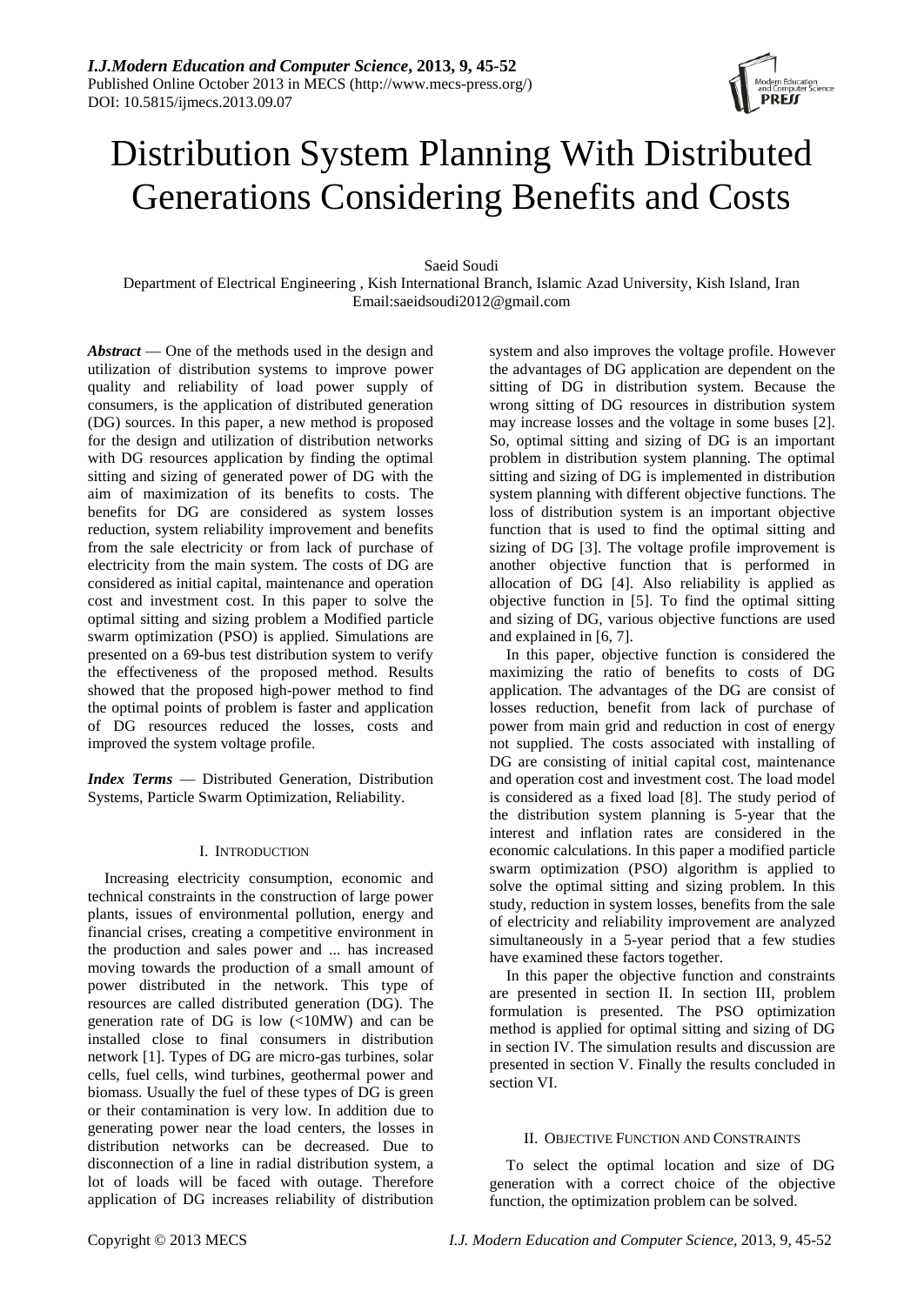#### *A. Objective Function*

The objective function of optimization problem to solve the optimal sitting and sizing of DG is considered maximizing the ratio of benefits from DG application to its costs. Increasing the number of DG causes increase in benefit, but considering the initial capital, maintenance and operation and investment costs of DGs are considerable cost and therefore increasing the number of DG and their generation level will increase costs. So the optimization problem with the aim of maximizing the ratio of DG benefits to costs is presented. The objective function can be defined as follows:

$$
MAX \quad f = Benefit / Cost \tag{1}
$$

Where *Benefit* is total benefits and *Cost* is total costs of DGs application in the distribution system.

## *B. Constraints*

The objective function is subject to the following constraints:

• The voltage levels of system

$$
V_{\min} \le V_i^n \le V_{\max} \qquad n = 1, 2, ..., N \tag{2}
$$

Where Vi is the node voltage in year i and N is the number of nodes in the system.

• The short circuit limitations

$$
S_{\min}^b \le S_i^b \le S_{\max}^b \qquad b = 1, 2, \dots, B \tag{3}
$$

Where  $S_i^b$  is the apparent power flowing in branch b in year I and B refers to the number of branches (transformers and lines).

• DG real and reactive power

$$
P_{DG \min}^k \le P_{DGi}^k \le P_{DG \max}^k \qquad k = 1, 2, ..., K \qquad (4)
$$

$$
Q_{DG \min}^k \leq Q_{DGi}^k \leq Q_{DG \max}^k
$$
  $k = 1, 2, ..., K$  (5)

Where  $P_{DGi}^{k}$  and  $Q_{DGi}^{k}$  are real and reactive power generated by generator k in year i respectively and K is the number of DG units.

## III. PROBLEM FORMULATION

In this section, the benefits and costs of DG application in the distribution system that considered in this study are presented.

*A. Benefits*

# *A.1. Reduction of the Purchasing Power*

The first benefit of DG application is that with the generating power by DG, the purchasing power from the main system is reduced. So, this reduction can indicate the benefit of DG as follows [9]:

$$
PS(\text{S}/KWh) = \sum_{i=1}^{N_{DG}} P_{DG}^i \times \rho \tag{6}
$$

Where *PS* is benefit from sale of power. *N*  $_{DG}$  number of installed DGs,  $P^{i}{}_{DG}$  is size of power generated by i<sup>th</sup> DG and  $\rho$  is electricity price. Considering the 5-year period of study, the inflation and the interest rates should be applied in calculating electricity prices. The price of electricity per year can be calculated by

$$
\rho^{i}(\$ / KWh) = \rho^{0} \times (\frac{1 + InfR}{1 + InfR})^{i-1}
$$
\n(7)

Where  $\rho^0$  is electricity prices in the first year,  $\rho^i$  is electricity prices in  $i<sup>th</sup>$  year and *InfR* and *IntR* are the inflation rate and interest rate, respectively.

#### *A.2. Losses Reduction*

The next benefit of DG application is considered reduction in system losses due to power generation in loads local and elimination of transmission lines. The losses in the distribution system are dependent on transmission lines current and resistance [10-11]. The losses are function of the system topology, size and location of the DG installation in the system. The relation of losses reduction can be defined by

$$
B_{Loss} = (Loss_{NDG} - Loss_{DG}) \times \rho \tag{8}
$$

Where *Loss NDG* and *Loss DG* refer to the losses without and with DG application, respectively.

# *A.3. Energy Not Supplied Reduction*

Reliability is another benefit that is considered from DG installation and is modeled by the cost of energy not supplied (ENS). Fault location and fault repair are considered along a branch fault to calculate the ENS. Sectionalizers and reclosers can limit the area of influence of a fault and reduce the number of customers affected by long-term interruptions. Stage repair include the time required to isolate the faulted branch, connect any emergency ties and the repair of fault. DG enabling power to be restored to the nodes downstream the sectionalized branch, can lead to considerable reliability improvements

The cost of *ENS* can be calculated by [12].

$$
C_{ENS} = \sum_{i=1}^{N_{branch}} \sum_{j=1}^{N_l} \lambda_i \times L_i \times \rho_{int} \times t_i \times D_j
$$
 (9)

Copyright © 2013 MECS *I.J. Modern Education and Computer Science,* 2013, 9, 45-52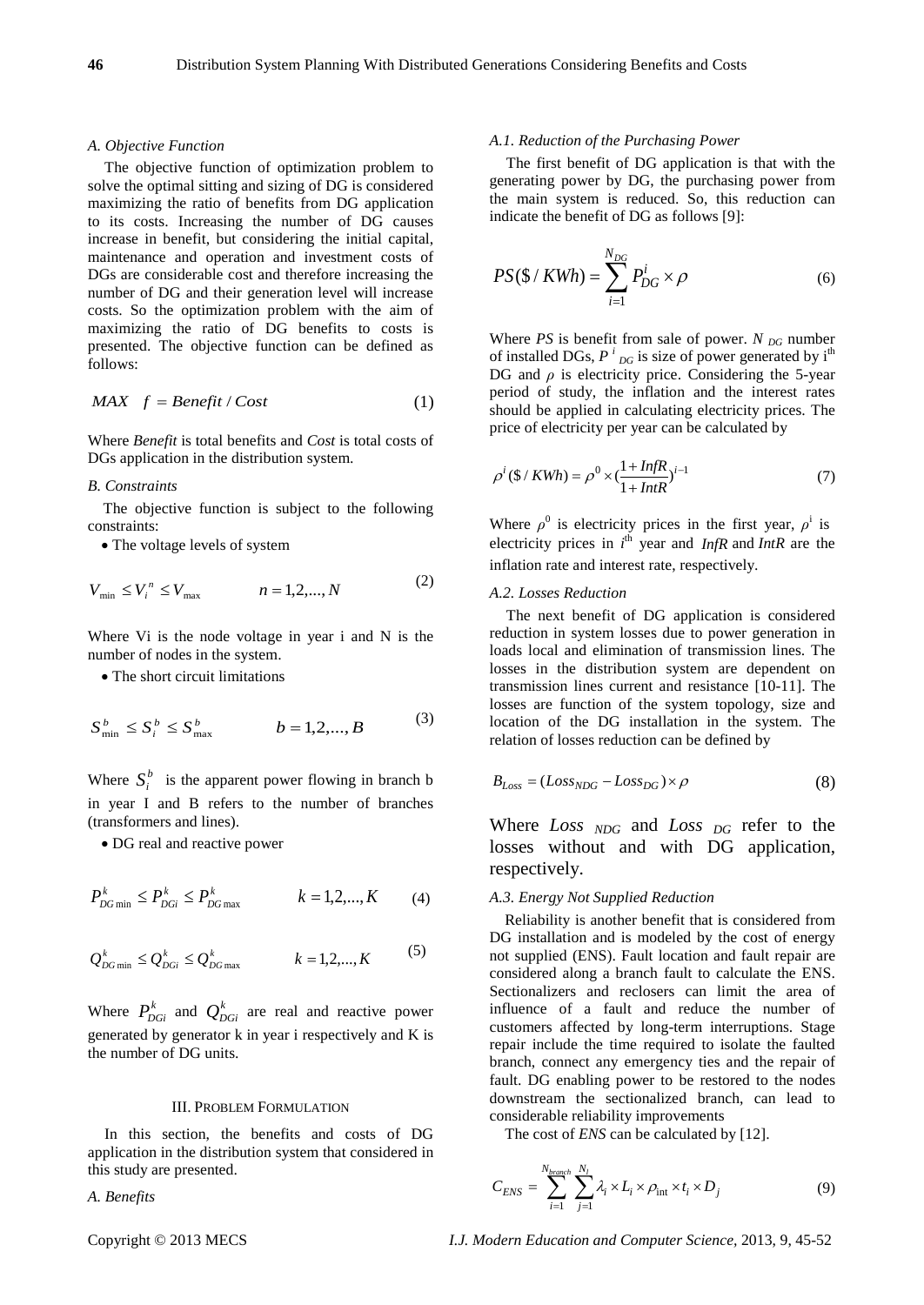Where  $C_{ENS}$  is the cost of ENS for per year,  $N_{branch}$  is the number of system branch,  $N_l$  is the number of disconnected loads due to i<sup>th</sup> faulted branch,  $\lambda_i$  is the branch fault rate for each kilometer per year,  $L<sub>i</sub>$  is the branch length,  $t_i$  is duration of repair stages,  $\rho_{int}$  ENS price of consumers,  $D_i$  is the load rate due to faulted i<sup>th</sup> branch.

The benefit of the DG application in reliability is defined by

$$
\Delta C_{ENS} = C_{NDG}^{ENS} - C_{DG}^{ENS} \tag{10}
$$

Where  $C_{NDG}^{ENS}$  and  $C_{DG}^{ENS}$  refer to the cost of ENS without and with DG, respectively. Also the price of the ENS should be calculated for each year based on interest and inflation rates as follows

$$
\rho_i^{\text{int}} = \rho_0^{\text{int}} \times (\frac{1 + \text{InfR}}{1 + \text{InfR}})^{i-1}
$$
\n(11)

# *B. Costs*

In this section for DG, three types of costs are considered. Initial capital, maintenance and operation and investment costs. [13].

# *B.1. DG Investment Cost*

DG investment cost includes costs associated with purchasing, installing and connecting DG units. The investment cost of DG is given by

$$
IC_{DG}(\$/KWh) = \sum_{i=1}^{N_{DG}} C_i^{investment}
$$
 (12)

 $C_i^{investment}$  is the cost of purchasing and installing i<sup>th</sup>

DG and  $IC_{DG}$  is the total investment cost for all DGs.

#### *B.2. Investment Cost*

The investment cost is included of annual fuel cost considering interest rate. The investment cost is calculated by

$$
OC_{DG}(\$ / KWh - year) = \sum_{i=1}^{N_{DG}} C_i^{operation}
$$
 (13)

 $C_i^{operation}$  is the investment cost of i<sup>th</sup> DG and  $OC_{DG}$  is the investment cost of all DGs. This cost is an annual cost and interest rates and inflation should be considered.

$$
C_i^{operation} = C_0^{operation} \times (\frac{1 + InfR}{1 + InfR})^{i-1}
$$
 (14)

# *B.3. Maintenance and Operation Cost*

The maintenance and operation cost that includes costs associated with maintenance of DG units, is defined by

$$
MC_{DG}(\text{S}/Kwh - year) = \sum_{i=1}^{N_{DG}} C_i^{\text{maintename}}
$$
 (15)

Where  $C_i^{\text{maintename}}$  is the maintenance and operation cost of i<sup>th</sup> DG and  $MC_{DG}$  is the total cost of the repair and maintenance of all DGs. This cost is an annual and the inflation and the interest rates should be considered.

$$
C_i^{\text{maintenance}} = C_0^{\text{meinteanace}} \times \left(\frac{1 + \text{InfR}}{1 + \text{InfR}}\right)^{i-1} \tag{16}
$$

#### IV. PSO OPTIMIZATION METHOD

In this paper, a PSO algorithm is applied to determination of DG optimal sitting and sizing in distribution system.

The optimization problem is defined as follows:

Min 
$$
f(x)
$$
 s.t.  $x_i \in X_i$ ,  $i = 1, 2, 3, ..., N$  (17)

The  $f(x)$  is the objective function and the x is the collection of each of the decision variables  $x_i$ . The  $X_i$  is the collection of possible range of each variable and the *N* is the number of variables. The PSO optimization algorithm [14-15] is one of the latest and strongest Heuristics methods and has been used in solution of several complex problems up to now. The PSO algorithm has some disadvantages that the most important of them are:

- Perch in the local optimal locations.
- Ability of weak local search.

In this paper, the PSO algorithm has been used to solve these disadvantages and to improve the PSO algorithm performance. The PSO algorithm starts to work with a group of the random replies (i.e. particles) and then searches the optimal reply in the problem with updating the generations. Each particle is defined by the  $S_i$  and  $V_i$  which show the spatial position and the velocity stage of the i<sup>th</sup> particle. At each stage of the population movement, each particle is updated by the two values of best. The first value is the best reply in terms of the competency, which is obtained separately for each particle up to now. This value is  $P_{best}$ . The other best value that is obtained by the algorithm is the best value that is obtained by the all of the particles among the population, up to now. This value is  $G<sub>best</sub>$ . After finding the values of the  $P_{best}$  and  $G_{best}$ , each particle updates its new velocity and position based on the following equations:

$$
V_i^{k+1} = W^* V_i^k + C_1^* rand_1^* (P_{best_i} - S_i^k)
$$
  
+  $C_2^* rand_2^* (G_{best_i} - S_i^k)$  (18)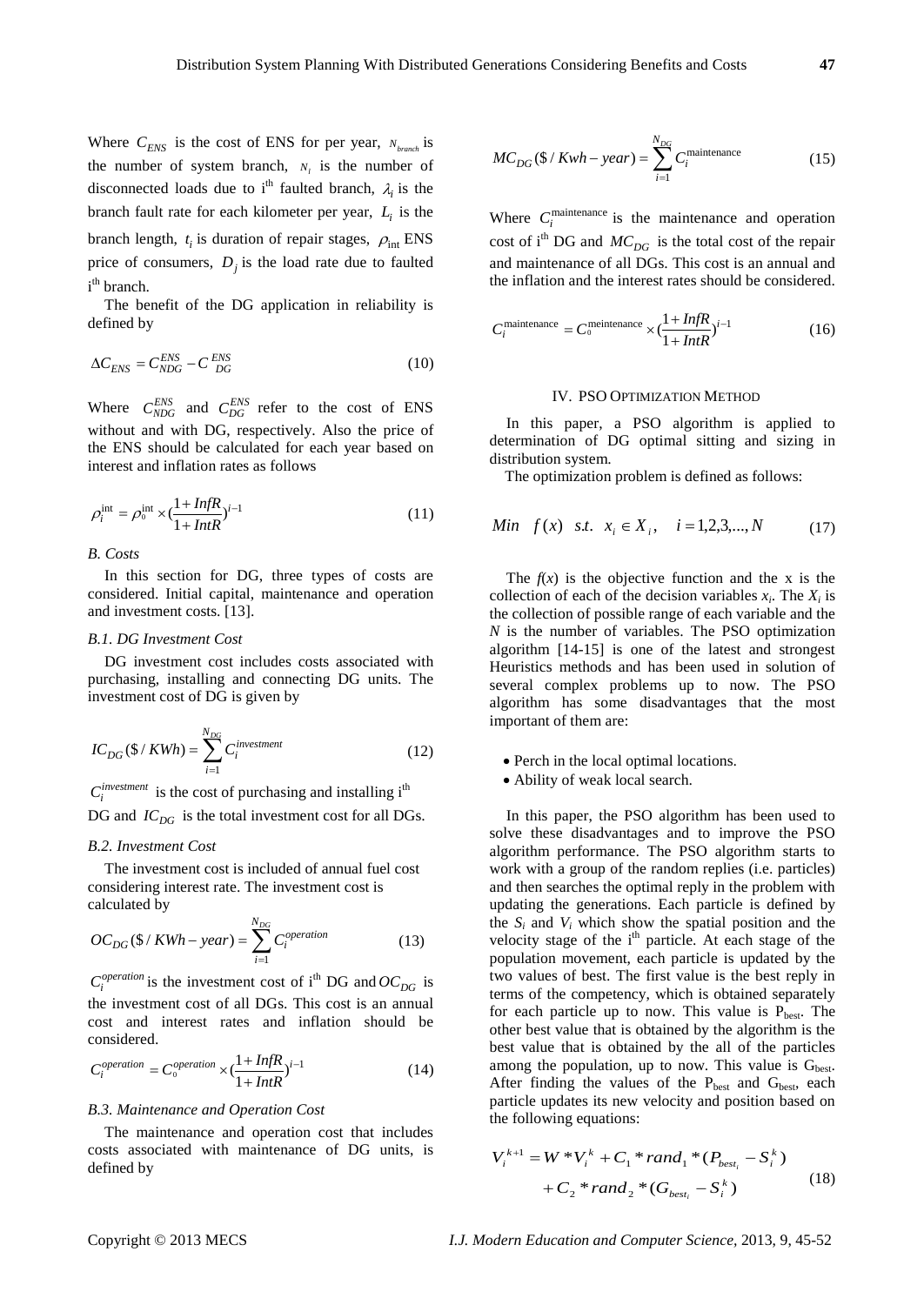$$
S_i^{k+1} = S_i^k + V_i^{k+1}
$$
 (19)

The problem convergence is dependent on the PSO algorithm parameters such as  $W$ ,  $C_1$ ,  $C_2$ .  $W$  is the updating factor of the particles velocity.  $C_1$  and  $C_2$  are the acceleration factors, which are the same and are in the range of  $[0, 2]$ . The *rand<sub>1</sub>* and *rand<sub>2</sub>* are two random number in the range of [0, 1]. In PSO with updating the *W* for obtaining the best reply in terms of the convergence velocity and accuracy in the optimization problem, the following equation is used:

$$
W = W_{\text{max}} + ((W_{\text{min}} - W_{\text{max}}) / iterMax) * iter \tag{20}
$$

Where  $W_{\text{min}}$  and  $W_{\text{max}}$  are the minimum and maximum values of the inertia weight, the *iterMax* is the maximum number of the algorithm iterations, and the *iter* is the current iteration of the algorithm. The inertia weight is varied by (20) and causes the convergence, which is defined as a variable in the range of [0.2-0.9]. The PSO algorithm, because of updating the inertia weight with updating the particles velocity, has a good performance. In the optimization problem solving process, the number of algorithm iterations has been reduced and the convergence power has been increased under the conditions of the increased community members. Finally the optimization algorithm is finished by the particles convergence to a certain extent. The flowchart of PSO optimization method is presented in Fig. 1. The optimal parameters of PSO algorithm used in this study are presented in Table 1.

TABLE I THE OPTIMAL PARAMETERS OF PSO ALGORITHM USED IN OPTIMIZATION PROBLEM

| Swarm<br>Size |  | ίX.        | iterMax |
|---------------|--|------------|---------|
| --            |  | $4-\Omega$ | ∩∩      |



Figure 1. Flowchart of PSO optimization method.

#### V. SIMULATION RESULTS AND DISCUSSION

To show the capability of the proposed algorithm and effectiveness of proposed method to solve the optimal sitting and sizing problem, a 69 bus distribution test system has been used. For simulation of proposed method a power flow program for test system has been developed. The period taken into consideration for the planning study is 5 years long.



Figure 2. The 69-bus radial distribution test system.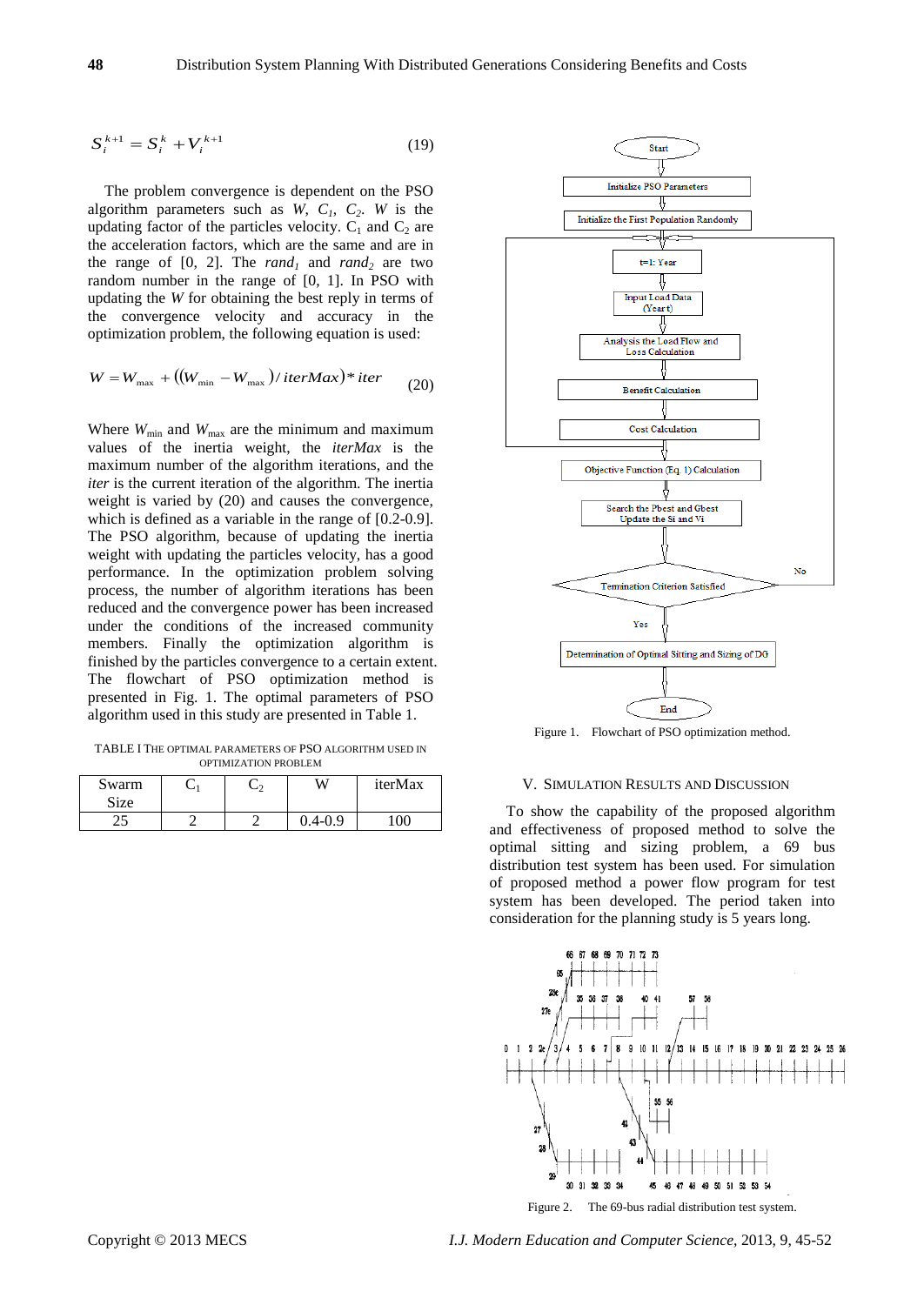The test system is shown in Fig. 2. Data's about 69 bus branches and its loads is presented in Table 2 [17]. The base voltage is 66/12 KV and the base power is 10 KVA. In this system, the outage rate of branches is 0.046 per kilometer per year and it is assumed that other system components have 100% reliability [8]. In this paper, the load model is considered as the shoulder load of model presented in [8]. Reference model is a three-level profiles that in this paper, the study is

performed over the shoulder load period. The load characteristics, price of ENS and electricity prices are presented in Table 3. Economic data of selected DG is shown in Table 4. In this table, the selected DG has a maximum generation capacity 1 MW that its cost is 318,000 \$ and it is means that to generating even 100 KW it is required that the DG Purchase price of \$ 318,000 payed fully [8].

| Line No.       | Sending<br>End | Receiving<br>End | $R(\Omega)$ | $X(\Omega)$ | P(KW) at receiving<br>end | Q(KVAR) at receiving<br>end |
|----------------|----------------|------------------|-------------|-------------|---------------------------|-----------------------------|
| $\mathbf{1}$   | $\mathbf{1}$   | $\overline{2}$   | 0.0005      | 0.0012      | $\boldsymbol{0}$          | $\boldsymbol{0}$            |
| $\sqrt{2}$     | $\overline{2}$ | 3                | 0.0005      | 0.0012      | $\boldsymbol{0}$          | $\mathbf{0}$                |
| $\mathfrak{Z}$ | 3              | $\overline{4}$   | 0.0015      | 0.0036      | $\boldsymbol{0}$          | $\boldsymbol{0}$            |
| $\overline{4}$ | $\overline{4}$ | 5                | 0.0251      | 0.0294      | $\boldsymbol{0}$          | $\boldsymbol{0}$            |
| $\mathfrak{S}$ | 5              | 6                | 0.366       | 0.1864      | 2.6                       | $2.2\,$                     |
| $6\,$          | 6              | $\tau$           | 0.3811      | 0.1941      | 40.4                      | 30                          |
| $\overline{7}$ | $\tau$         | $8\,$            | 0.0922      | 0.047       | 75                        | 54                          |
| $8\,$          | $8\,$          | 9                | 0.0493      | 0.0251      | 30                        | 22                          |
| 9              | 9              | $10\,$           | 0.819       | 0.2707      | 28                        | 19                          |
| $10\,$         | $10\,$         | $11\,$           | 0.1872      | 0.0619      | 145                       | 104                         |
| $11\,$         | 11             | 12               | 0.7114      | 0.2351      | 145                       | 104                         |
| 12             | 12             | 13               | 1.03        | 0.34        | $8\,$                     | 5.5                         |
| 13             | 13             | 14               | 1.044       | 0.345       | $8\,$                     | 5.5                         |
| 14             | 14             | 15               | 1.058       | 0.3496      | $\boldsymbol{0}$          | $\boldsymbol{0}$            |
| 15             | 15             | 16               | 0.1966      | 0.065       | 45.5                      | 30                          |
| 16             | 16             | 17               | 0.3744      | 0.1238      | 60                        | 35                          |
| 17             | 17             | 18               | 0.0047      | 0.0016      | 60                        | 35                          |
| 18             | 18             | 19               | 0.3276      | 0.1083      | $\boldsymbol{0}$          | $\boldsymbol{0}$            |
| 19             | 19             | 20               | 0.2106      | 0.0696      | $\mathbf{1}$              | 0.6                         |
| 20             | $20\,$         | 21               | 0.3416      | 0.1129      | 114                       | 81                          |
| 21             | 21             | 22               | 0.014       | 0.0046      | 5.3                       | 3.5                         |
| 22             | $22\,$         | 23               | 0.1591      | 0.0526      | $\boldsymbol{0}$          | $\boldsymbol{0}$            |
| 23             | 23             | 24               | 0.3463      | 0.1145      | $28\,$                    | 20                          |
| 24             | 24             | 25               | 0.7488      | 0.2475      | $\mathbf{0}$              | $\mathbf{0}$                |
| 25             | 25             | 26               | 0.3089      | 0.1021      | 14                        | 10                          |
| 26             | 26             | 27               | 0.1732      | 0.0572      | 14                        | $10\,$                      |
| 27             | 3              | 28               | 0.0044      | 0.0108      | 26                        | 18.6                        |
| 28             | $28\,$         | 29               | 0.064       | 0.1565      | 26                        | 18.6                        |
| 29             | 29             | 30               | 0.3978      | 0.1315      | $\mathbf{0}$              | $\boldsymbol{0}$            |
| 30             | 30             | 31               | 0.0702      | 0.0232      | $\overline{0}$            | $\overline{0}$              |
| 31             | 31             | 32               | 0.351       | 0.116       | $\mathbf{0}$              | $\overline{0}$              |
| 32             | 32             | 33               | 0.839       | 0.2816      | 14                        | 10                          |
| 33             | 33             | 34               | 1.708       | 0.5646      | 19.5                      | 14                          |
| 34             | 34             | 35               | 1.474       | 0.4873      | 6                         | $\overline{4}$              |

TABLE II Data of Test System IEEE 69-bus [1 7]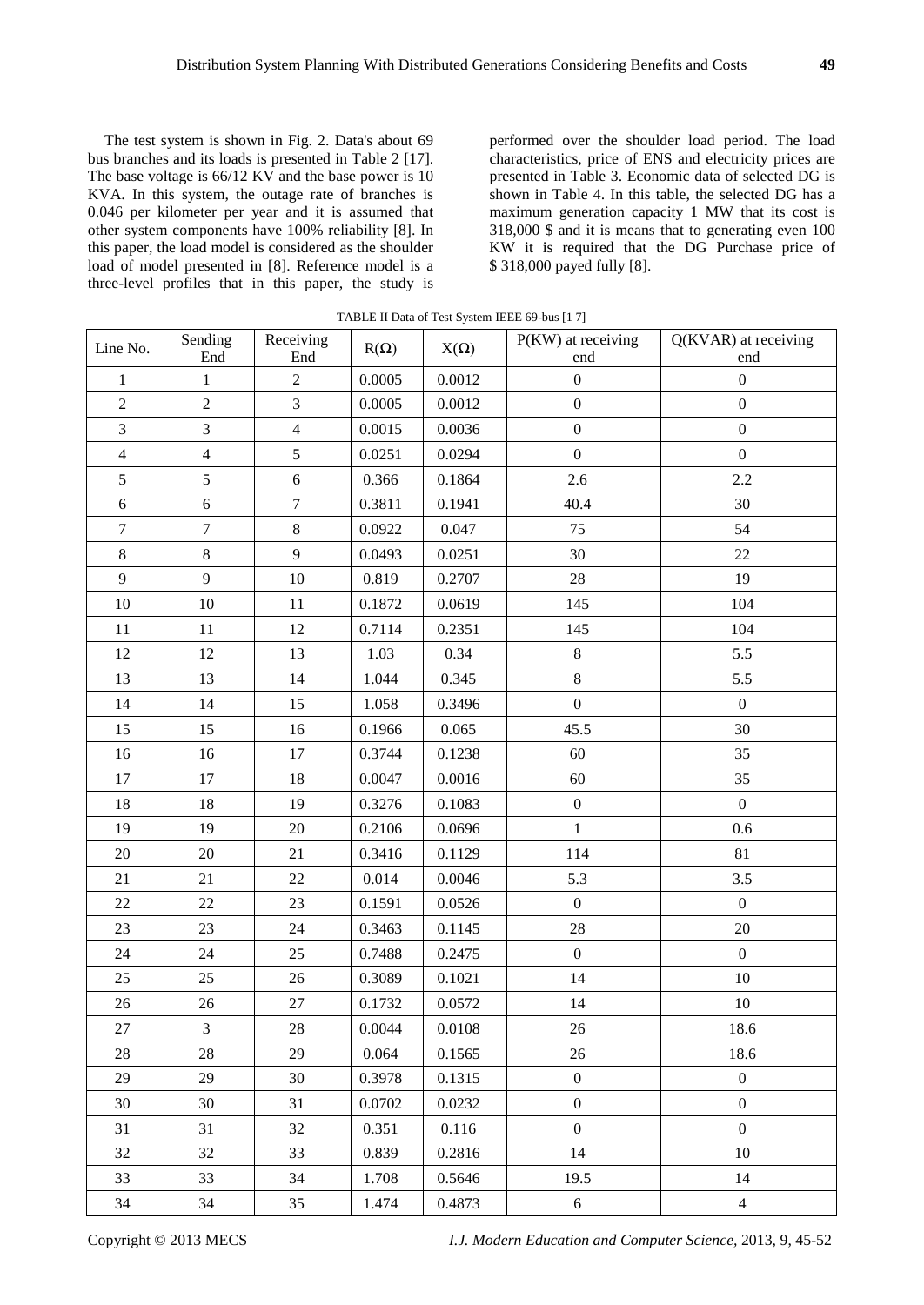| 35     | $\overline{4}$ | 36 | 0.0034 | 0.0084 | $\mathbf{0}$     | $\boldsymbol{0}$ |
|--------|----------------|----|--------|--------|------------------|------------------|
| 36     | 36             | 37 | 0.0851 | 0.2083 | 79               | 56.4             |
| 37     | 37             | 38 | 0.2898 | 0.7091 | 384.7            | 274.5            |
| 38     | 38             | 39 | 0.0822 | 0.2011 | 384.7            | 274.5            |
| 39     | 8              | 40 | 0.0928 | 0.0473 | 40.5             | 28.3             |
| 40     | 40             | 41 | 0.3319 | 0.1114 | 3.6              | 2.7              |
| 41     | 9              | 42 | 0.174  | 0.0886 | 4.35             | 3.5              |
| 42     | 42             | 43 | 0.203  | 0.1034 | 26.4             | 19               |
| 43     | 43             | 44 | 0.2842 | 0.1447 | 24               | 17.2             |
| 44     | 44             | 45 | 0.2813 | 0.1433 | $\overline{0}$   | $\boldsymbol{0}$ |
| 45     | 45             | 46 | 1.59   | 0.5337 | $\boldsymbol{0}$ | $\boldsymbol{0}$ |
| 46     | 46             | 47 | 0.7837 | 0.263  | $\boldsymbol{0}$ | $\boldsymbol{0}$ |
| 47     | 47             | 48 | 0.3042 | 0.1006 | 100              | 72               |
| 48     | 48             | 49 | 0.3861 | 0.1172 | $\mathbf{0}$     | $\overline{0}$   |
| 49     | 49             | 50 | 0.5075 | 0.2585 | 1244             | 888              |
| 50     | 50             | 51 | 0.0974 | 0.0496 | 32               | 23               |
| 51     | 51             | 52 | 0.145  | 0.0738 | $\overline{0}$   | $\mathbf{0}$     |
| 52     | 52             | 53 | 0.7105 | 0.3619 | 227              | 162              |
| 53     | 53             | 54 | 1.041  | 0.5302 | 59               | 42               |
| 54     | 11             | 55 | 0.2012 | 0.0611 | 18               | 13               |
| 55     | 55             | 56 | 0.0047 | 0.0014 | 18               | 13               |
| 56     | 12             | 57 | 0.7394 | 0.2444 | 28               | 20               |
| 57     | 57             | 58 | 0.0047 | 0.0016 | 28               | 20               |
| 58     | $\overline{3}$ | 59 | 0.0044 | 0.0108 | 26               | 18.55            |
| 59     | 59             | 60 | 0.064  | 0.1565 | 26               | 18.55            |
| 60     | 60             | 61 | 0.1053 | 0.123  | $\mathbf{0}$     | $\boldsymbol{0}$ |
| 61     | 61             | 62 | 0.0304 | 0.0355 | 24               | 17               |
| $62\,$ | 62             | 63 | 0.0018 | 0.0021 | 24               | 17               |
| 63     | 63             | 64 | 0.7283 | 0.8509 | 1.2              | $\mathbf{1}$     |
| 64     | 64             | 65 | 0.31   | 0.3623 | $\boldsymbol{0}$ | $\boldsymbol{0}$ |
| 65     | 65             | 66 | 0.041  | 0.0478 | 6                | 4.3              |
| 66     | 66             | 67 | 0.0092 | 0.0116 | $\overline{0}$   | $\boldsymbol{0}$ |
| 67     | 67             | 68 | 0.1089 | 0.1373 | 39.22            | 26.3             |
| 68     | 68             | 69 | 0.0009 | 0.0012 | 39.22            | 26.3             |

To evaluation the effect of the DG application in the distribution system based on its benefits that was introduced for DG, first the test system without DG were studied and the presented parameters (loss, cost of ENS and power purchase cost) were calculated. Then the DG is applied in the test system and results were calculated. The results of without and with DG application are presented Table 5. As shown as in Table 5, application of DG improved technical situation of test system. This means that the system loss, cost of ENS and power purchase has been reduced or in the other hands, power quality and reliability of the system load supply is improved. Also in Table 6, the results of optimal sitting and sizing are presented. Table 6 shows that the best place to install the DG is the bus 53, because the branch where starts from the bus 42 to bus 54, supplies great load and the reliability of this branch is more important. Also because the bus 52 has a great load, installing DG in the Bus 53 increases the reliability and with load supply of bus 52 through the DG of the Bus 53, reduces the consumed power from the system and hence reduces losses. The voltage profile without and with DG application is illustrated in Fig. 3. Although the voltage profile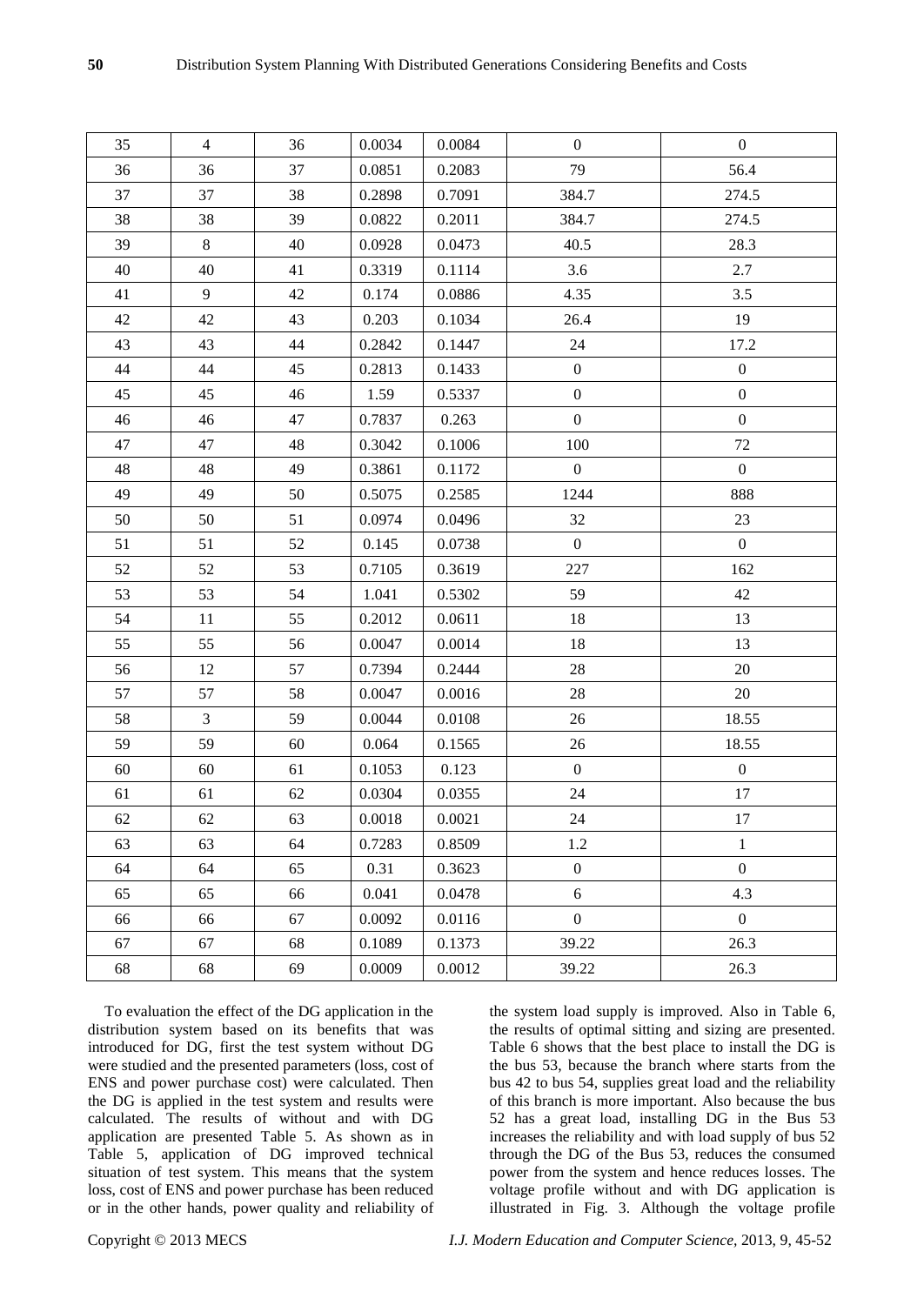improvement was not the portion of the objective function but the DG application improved the buses voltage.

| Parameter                                | Value |
|------------------------------------------|-------|
| The load level compared to peak load (%) | 80    |
| Period Time of each year (h/year)        | 4745  |
| The Price of ENS (\$/KWh)                | 3.76  |
| Electricity Price (\$/MWh)               | 49    |

#### TABLE IV Economic data of selected DG [8]

| Parameter                      | Dimension     | Value  |
|--------------------------------|---------------|--------|
| Initial Capital Cost           | \$/each DG    | 318000 |
| <b>Investment Cost</b>         | \$/MWh        | 29     |
| Maintenance and Operation Cost | \$/MWh        |        |
| Interest rate                  | $\frac{0}{0}$ | 12.5   |
| Inflation rate                 | $\%$          |        |
| Horizon of study               | vear          |        |

TABLE IV losses, costs of ENS and cost of power purchase without and with DG application.

| Parameter                                                 | <b>State</b> | $1th$ year | $2th$ year | 3 <sup>th</sup><br>year | $4th$ year | $5th$ year | Total      |
|-----------------------------------------------------------|--------------|------------|------------|-------------------------|------------|------------|------------|
| $Losses$ (KW)                                             | <b>NDG</b>   | 138.9      | 170.46     | 209.57                  | 258.2      | 318.97     | 1096.1     |
|                                                           | WDG          | 75.69      | 92.33      | 112.77                  | 137.86     | 168.75     | 587.4      |
|                                                           | $\%$ R       | 45.5       | 45.84      | 46.19                   | 46.61      | 47.1       | 46.41      |
| Cost of ENS                                               | <b>NDG</b>   | 13988      | 26466      | 50075                   | 94742      | 179252     | 364523     |
|                                                           | WDG          | 8294.59    | 15693.37   | 29691.85                | 56176.99   | 106286.9   | 216143.7   |
|                                                           | $\%$ R       | 40.702     | 40.703     | 40.70525                | 40.705295  | 40.70532   | 40.705     |
| Cost of purchase<br>Power                                 | <b>NDG</b>   | 7072225    | 13380651   | 25316191                | 47898233   | 90623457   | 184290757  |
|                                                           | WDG          | 539537.3   | 1020805    | 1931362                 | 3654137    | 6913628    | 14059469.3 |
|                                                           | $\%$ R       | 92.371038  | 92.371036  | 92.37104                | 92.37104   | 92.371039  | 92.37104   |
| * NDG: without DG, WDG: with DG, %R: percent of reduction |              |            |            |                         |            |            |            |

TABLE VI RESULTS OF DG OPTIMAL SITTING AND SIZING

| sus | Generated Power<br>: by DG (KW` | )hiective.<br>Function        |
|-----|---------------------------------|-------------------------------|
| ັ   | 20.UJ                           | $\overline{\phantom{a}}$<br>. |



Figure 3. Voltage Profiles in without and with DG Application